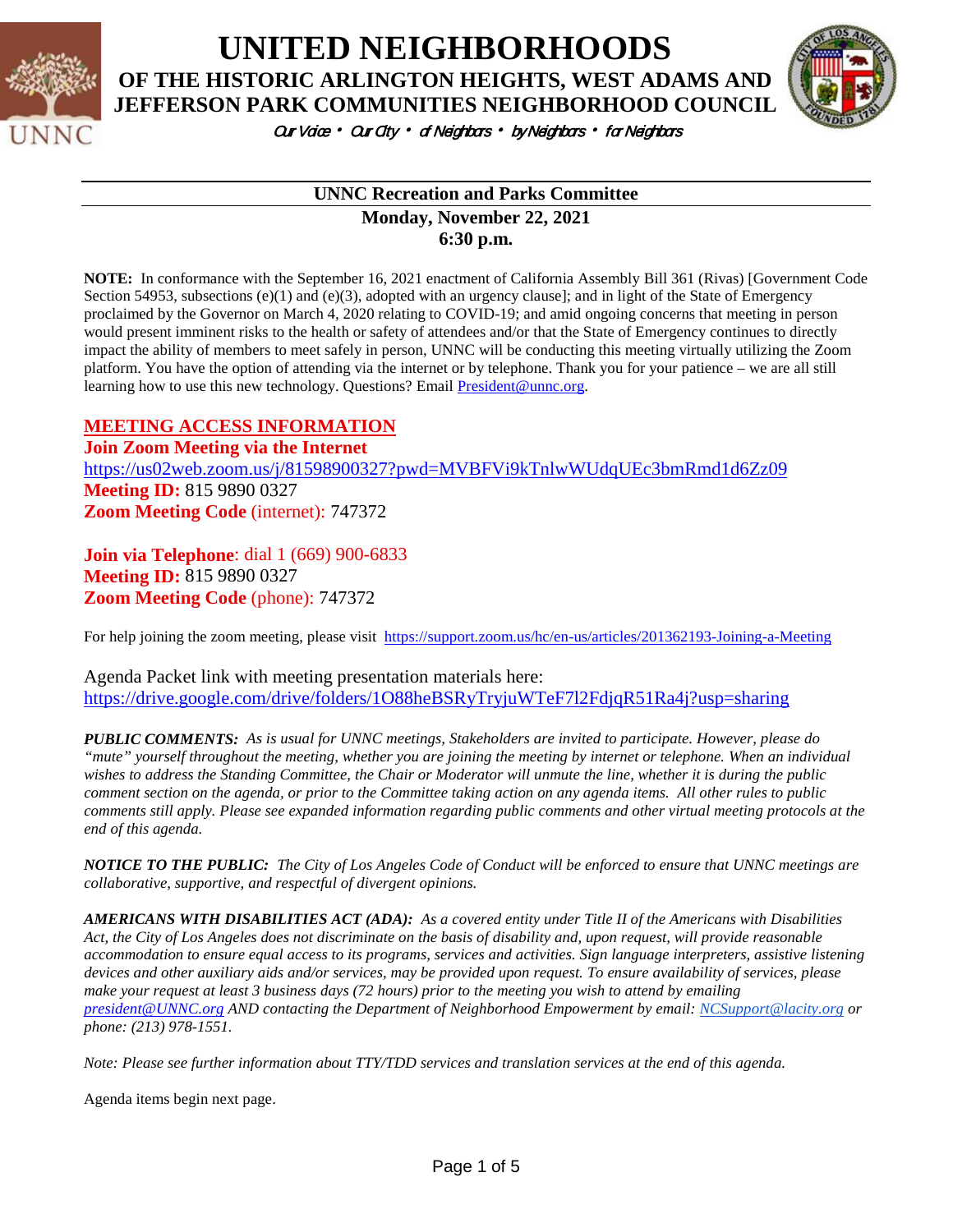

## **UNITED NEIGHBORHOODS OF THE HISTORIC ARLINGTON HEIGHTS, WEST ADAMS AND JEFFERSON PARK COMMUNITIES NEIGHBORHOOD COUNCIL**



Our Vaice • Our City • of Neighbors • by Neighbors • for Neighbors

## **AGENDA**

1). **Determination to continue to hold meetings virtually**: The Board of Neighborhood Commissioners (BONC) and the Department of Neighborhood Empowerment, with guidance from the Los Angeles City Attorney, have established that BONC has the authority to adopt AB 361 Findings Pursuant to Government Code Section 54953(E)(1)(b)-(c) on behalf of the City's neighborhood councils, and to determine that due to the Covid-19 state of emergency, meeting in person would present imminent risks to the health or safety of attendees. This meeting is being conducted virtually pursuant to that directive.

### 2). **Welcome & Call to Order**; **Introductions**; **Approval of the Agenda**

3). **Public Comments** (1-2 minutes per speaker)

### 4). **Updates/highlights from Recreation & Parks department staff**. **– DISCUSSION**

5). **Round Robin Discussion**: Community stakeholders are invited to share ideas for improving local parks, including Leslie Shaw Park, in relation to safety, amenities, landscaping, etc. **– DISCUSSION AND POSSIBLE ACTION**

#### 6). **Old Business/Follow-Up** to previous items – **DISCUSSION AND POSSIBLE ACTION** Items include:

**A. Park Safety Concerns:**

- Who can we contact to repair the cameras at the parks? The camera at Shaw is clearly not in operation yet is still hanging from one of the park lights

#### B. **Quimby Fund Tracking:**

- Follow up on how we can track the public funds marked for use at our community parks

#### **C. Landscape & Park Maintenance Issues:**

- Follow up on "Who You Gonna Call?" for Community Members. This will be a list of numbers in addition to 311

- What's going on w/ Isidore House

#### **D. Rec & Parks Website & Digital Footprint:**

- How can we turn the R&P Website into a usable asset for the community?

- Important contacts phone numbers, event listings
- NextDoor & Facebook Postings

#### **E**. **Misc. Items:**

- Sharing Services across community boundaries. How can we share info with other parks and vice versa? Movie Nights, sporting events, 'Bed Time w/ Books', etc.

- Would be a good idea to reach out to MOWS (Moms of West Adams) and invite them to a meeting

- The Principal at 6th Ave. Elementary would be a good person to involve in our meetings, need contact info.

- Find out who various Park Directors are and invite them to future meetings. Need list of contacts.

7). Adjourn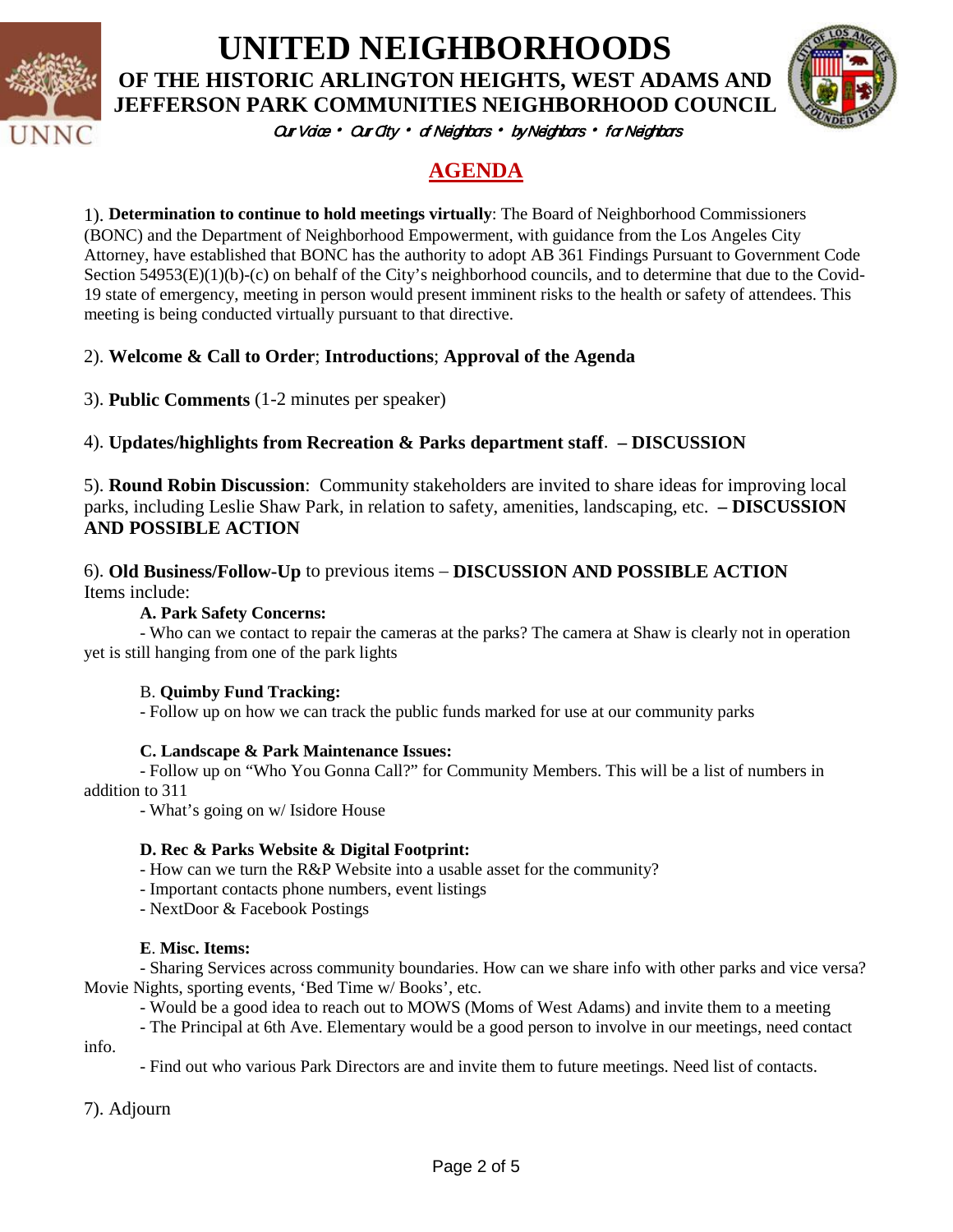

# Our Vaice • Our City • of Neighbors • by Neighbors • for Neighbors **UNITED NEIGHBORHOODS OF THE HISTORIC ARLINGTON HEIGHTS, WEST ADAMS AND JEFFERSON PARK COMMUNITIES NEIGHBORHOOD COUNCIL**



*Time allocations, if any, for agenda items are approximate and may be shortened or lengthened at the discretion of the Chairperson.*

**Future Meetings**: The next scheduled meeting of the UNNC Recreation & Parks Committee is Monday, December 27, 2021, at 6:30 p.m., may be subject to cancellation due to the holidays. *(Standing Recreation & Parks Committee meetings are held on the 4th Monday of each month, currently via Zoom)*

Comments from the public on agenda items will be heard only when the respective item is being considered. Comments from the public on other matters not appearing on the agenda that are within the Board's or Committee's jurisdiction will be heard during the General Public Comment period. Please note that under the Brown Act, the Board or Committee is prevented from acting on a matter that you bring to its attention during the General Public Comment period; however, the issue raised by a member of the public may become the subject of a future Board or Committee meeting. Public comment is limited to 1 minute per speaker, unless waived by the presiding officer of the Board or Committee. At this virtual meeting, when prompted by the presiding chair to provide public input, members of the public will be requested to dial \*9 or use the Raise Hand option on the computer, to address any agenda item before the Committee takes an action on an item.

**Further AB 361 Updates**: Public comment cannot be required to be submitted in advance of the meeting, only real-time public comment is required. If there are any broadcasting interruptions that prevent the public from observing or hearing the meeting, the meeting must be recessed or adjourned. If members of the public are unable to provide public comment or be heard due to issues within the Neighborhood Council's control, the meeting must be recessed or adjourned.

The agendas for the UNNC meetings are normally posted for public review at some locations that are currently closed due to the COVID-19 crisis. However, this agenda is posted at the following location: South Seas House, 2301 West 24<sup>th</sup> Street, Los Angeles 90018. The agenda is also posted at the UNNC's official website at [www.UNNC.org.](http://www.unnc.org/)where you can also sign up to be notified of future meetings and events.

Stakeholders may also subscribe to the City of Los Angeles Early Notification System (ENS), through the City's website at www.lacity.org, to receive notices for UNNC meetings. For more information, you may also contact the President of UNNC, at [president@UNNC.org](mailto:president@UNNC.org) or at 323-731-8686.

**Please note**: All UNNC stakeholders are invited to participate in UNNC Standing Committee meetings. UNNC's Governing Board appoints Committee Chairs and Co-Chairs annually; these positions are open to all stakeholders. Per UNNC practice and policy, all stakeholders present at a Standing Committee meeting, including members of UNNC's Governing Board, are considered to be members of that committee for the duration of that meeting, and may equally participate, including by making motions and voting. Any action taken at the meeting is only a recommendation to the Governing Board; no Standing Committee may act on behalf of the Governing Board without prior authorization. UNNC's Governing Board members may be in attendance at its Standing Committee meetings as participants or observers. Per the California Open Meetings Act ("The Ralph M. Brown Act"), in accordance with Government Code Chapter 9 / meetings [54950 - 54963], Section 54952 (b), UNNC's Standing Committees are "legislative bodies" for the purposes of this Chapter. And, in accordance with Section 54952.2. (c) (6), nothing in this section prevents the attendance of a majority of the members of a legislative body at an open and noticed meeting of a standing committee of that body.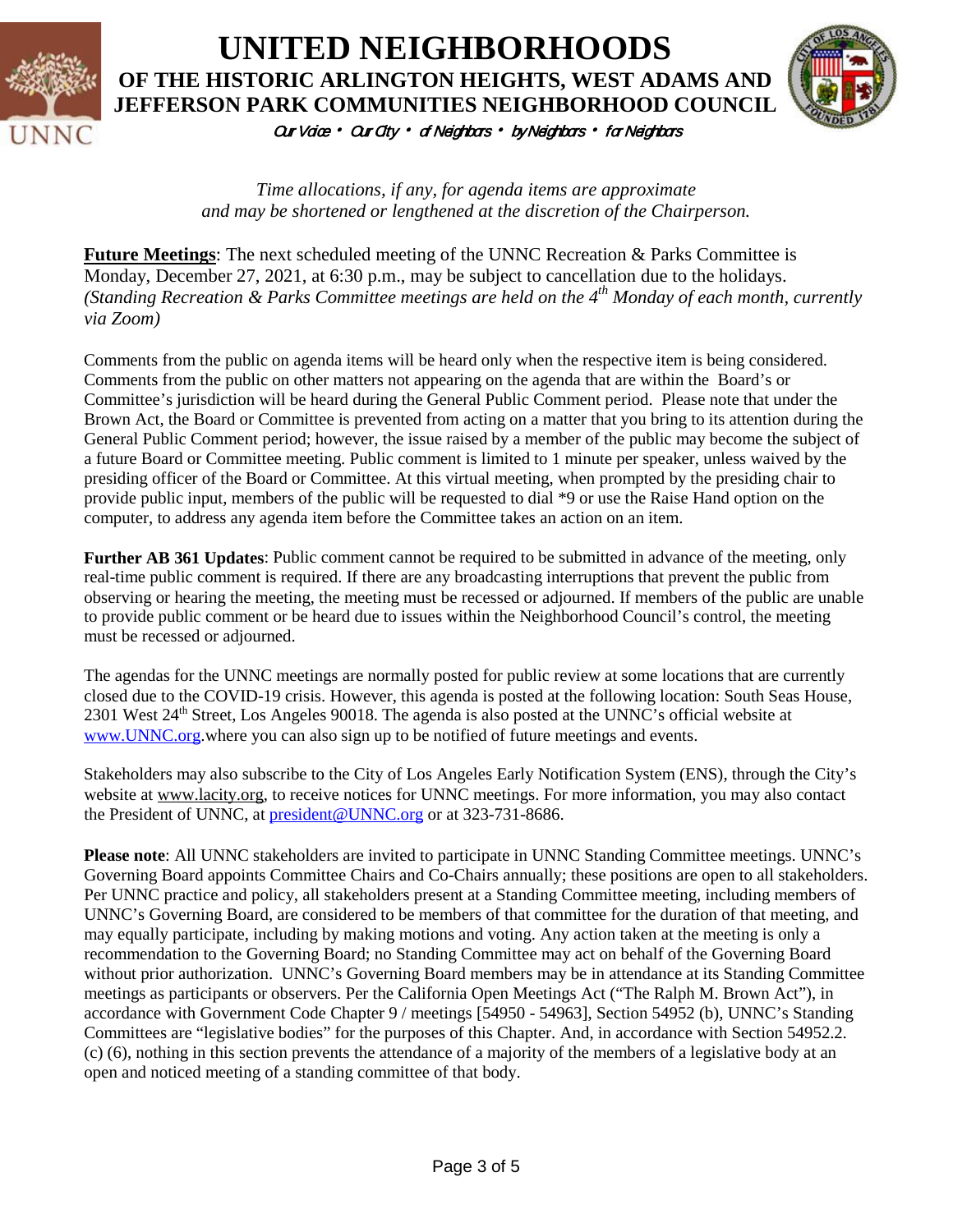

# Our Vaice • Our City • of Neighbors • by Neighbors • for Neighbors **UNITED NEIGHBORHOODS OF THE HISTORIC ARLINGTON HEIGHTS, WEST ADAMS AND JEFFERSON PARK COMMUNITIES NEIGHBORHOOD COUNCIL**



#### **Telecommunication Relay Services**

Telephone communication is one of the most important forms of communication in society today. Due to advancements in technology, telephone devices have evolved with new services and capabilities. Individuals who are deaf and hard of hearing, and individuals with a speech disability are following these trends and are rapidly migrating to more advanced telecommunications methods, both for peer-to-peer and third-party telecommunications relay service (TRS) communications.

Telecommunications Relay Service is a telephone service that allows persons with hearing or speech disabilities to place and receive telephone calls. TRS is available in all 50 states, the District of Columbia, Puerto Rico and the U.S. territories for local and/or long distance calls. TRS providers – generally telephone companies - are compensated for the costs of providing TRS from either a state or a federal fund. There is no cost to the TRS user. What forms of TRS are available? There are several forms of TRS, depending on the particular needs of the user and the equipment available: TRS includes: Text to Voice TIY-Based TRS; Speech-to-Speech Relay Service; Shared Non-English Language Relay Service; Captioned Telephone Relay Service; Internet Protocol Relay Service; and Video Relay Service.

Please visit this site for detail descriptions:

https://www.fcc.gov/consumers/guides/telecommunications-relay-service-trs.

Don't hang up! Some people hang up on TRS calls because they think the Communications Assistant (CA) is a telemarketer. If you hear, "Hello. This is the relay service .. . " when you pick up the phone, please don't hang up! You are about to talk, through a TRS provider, to a person who is deaf, hard-of-hearing, or has a speech disability.

If you have limitations hearing or speaking a specially-trained CA can relay telephone conversations for all of your calls. In California, dial 711to reach the California Relay Service (CRS). If you prefer having your calls immediately answered in your mode of communication, dial one of the toll-free modality- and language-specific numbers below. The call will be routed to the CRS provider.

TTY/VCO/HCO to Voice 1-800-735-29291/English 800-855-3000/Spanish

Voice to TTY/VCO/HCO 1-800-735-2922/English 1-800-855-3000/Spanish

From or to Speech-to-Speech 1-800-854-7784/ English & Spanish

Federal regulations specify very strict confidentiality requirements for CAs of all Relay services. No part of the conversation that takes place between callers is revealed or recorded in written, verbal, or any other form. CRS CAs do not participate in the conversation and acquire no benefit from information relayed.

For referrals to state provided services please visit<https://ddtp.cpuc.ca.gov/homepage.aspx>

For more information about FCC programs to promote access to telecommunications services for people with disabilities, visit the FCC's Disability Rights Office website,<https://www.fcc.gov/accessibility>